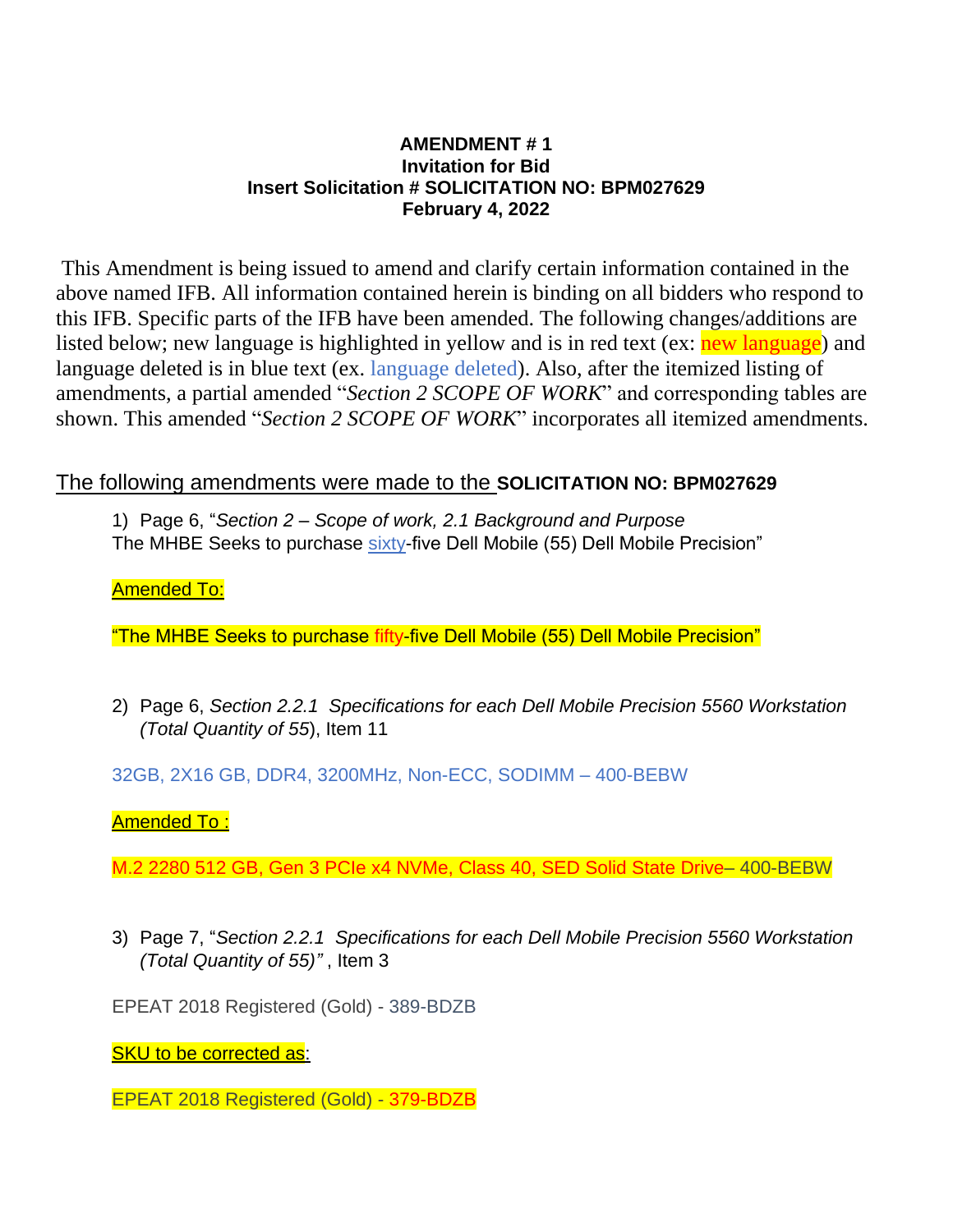4) Page 10, "*Section 2.2.1 Under Description for SI# BWP509 Dell Latitude 7420 Laptops (Quantity – 20 Units)*"

Line item to be added:

M.2 256GB PCIe NVMe Class 40 Solid State Drive 400 Annual 400-BKSN

The amended "*Section 2 - Scope of Work"* and itemized tables that incorporate the above amendments are listed below:

### **"SECTION 2 — SCOPE OF WORK**

#### **2.1 Background and Purpose**

The MHBE is seeking qualified Bidders to procure various Dell Computers. The MHBE seeks to purchase sixty-fifty-five (55) Dell Mobile Precision 5560 Workstations and twenty (20) Dell Latitude 7420 Laptops along with warranty and services as listed below in Section 2.2.

#### **2.2 Detailed Specifications**

The Bidder shall provide to the MHBE fifty-five (55) Dell Precision 5560 Workstations, and twenty (20) Dell Latitude 7420 Laptops along with warranty and services as listed below in the table below.

#### **2.2.1 Specifications for each Dell Mobile Precision 5560 Workstation (Total Quantity of 55)**

| SI# BWP 509 Mobile Precision 5560 Workstation - Tech Specs<br>(Quantity – 55 Units)     |            |
|-----------------------------------------------------------------------------------------|------------|
| <b>DESCRIPTION</b>                                                                      | <b>SKU</b> |
| Dell Mobile Precision Workstation 5560 CTO                                              | 210-AZGN   |
| Intel Core Processor i7-11850H (8 Core, 24MB Cache, 2.50 GHz to<br>4.80 GHz, 45W, vPro) | 379-BEMI   |
| Windows 10 Pro (Includes Windows 11 Pro License) English, French,<br>Spanish            | 619-AQMP   |
| No Microsoft Office License Included – 30 day Trial Offer Only                          | 658-BCSB   |
| No AutoPilot                                                                            | 340-CKSZ   |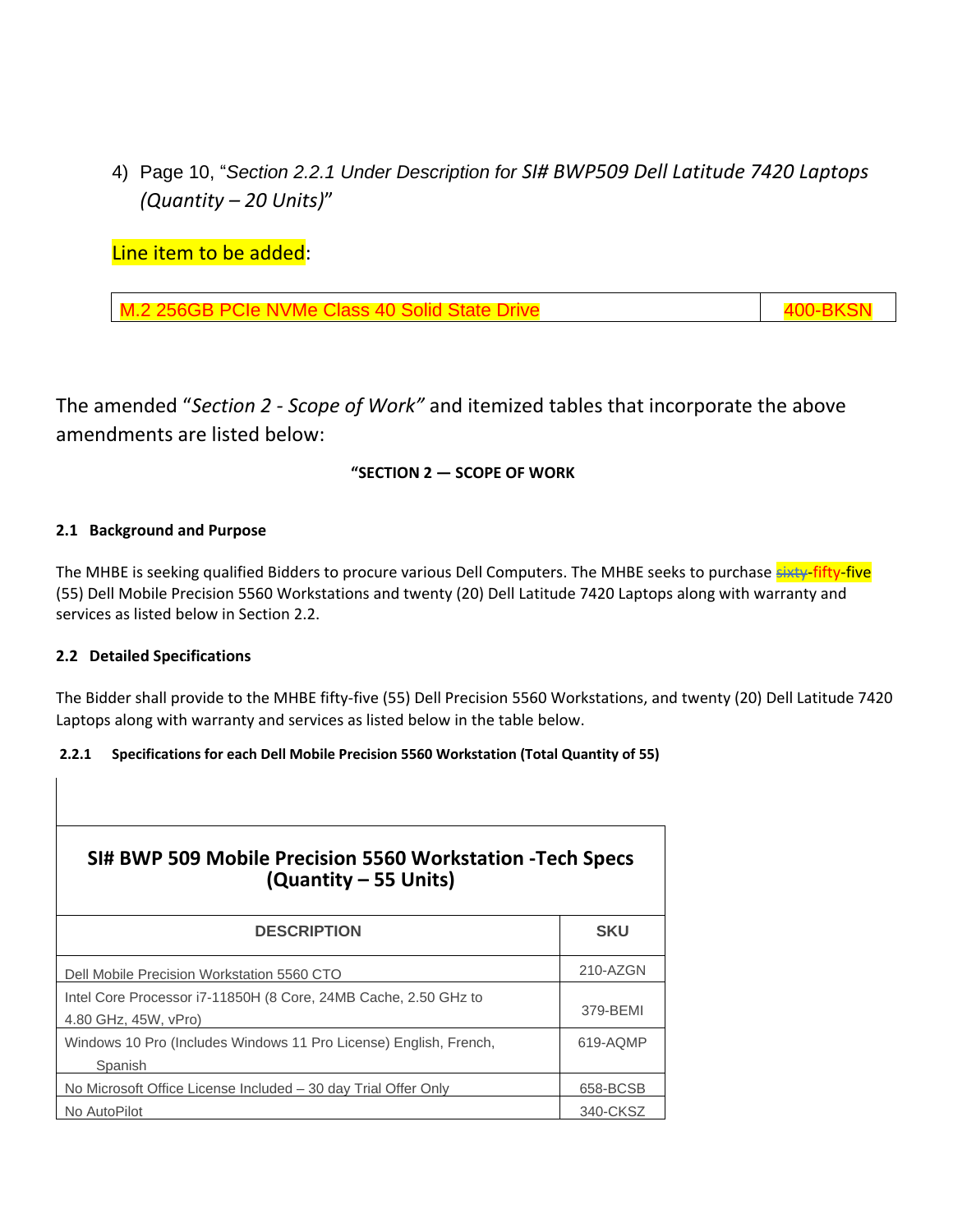| Intel Core i7-11850H vPro with Nvidia RTX A2000 graphics                                    | 329-BFWL             |
|---------------------------------------------------------------------------------------------|----------------------|
| NVIDIA RTX A2000 w/4GB                                                                      | 490-BGMY             |
| Intel vPro Technology Enabled                                                               | 631-ACZF             |
| 15.6" UltraSharp FHD+, 1920x1200, AG, NT, w/Prem Panel Guar, 100% sRGB,<br>Low BL w/ IR Cam | 391-BFZL             |
| 32GB, 2X16 GB, DDR4, 3200MHz, Non-ECC, SODIMM                                               | 370-AFXS             |
| 32 GB, 2x16 GB, DDR4, 3200MHz, Non-ECC, SODIMM                                              | 400-BEBW             |
| M.2 2280 512 GB, Gen 3 PCIe x4 NVMe, Class 40, SED Solid State Drive                        |                      |
| No Additional Hard Drive                                                                    | 401-AAGM             |
| No RAID                                                                                     | 780-BBFE             |
| Palmrest, 79 Keys KBD, FPR                                                                  | 346-BHKW             |
| US English Backlit Keyboard                                                                 | 583-BGJM             |
| <b>Bottom Door</b>                                                                          | 354-BBEJ             |
| Intel Dual Band Wireless AX201 2x2 + Bluetooth 5.1 vPro                                     | 555-BFVQ             |
| 6-cell 86 Whr Lithium Ion battery with ExpressCharge                                        | 451-BCQI             |
| 130W E5 Type C Power Adapter (EPEAT)                                                        | 492-BCWZ             |
| <b>ENERGY STAR Qualified</b>                                                                | 387-BBPT             |
| EPEAT 2018 Registered (Gold)                                                                | 389-BDZB<br>379-BDZB |
| Resource Media not Included.                                                                | 430-XYGV             |
| OS-Windows Media Not Included                                                               | 620-AALW             |
| Quick Start Guide for Mobile Precision 5560                                                 | 340-CWND             |
| <b>Custom Configuration</b>                                                                 | 817-BBBB             |
| Intel Dual Band Wireless AX201 2x2 + Bluetooth 5.2 Driver                                   | 555-BGUL             |
| <b>BTO Standard shipment Air</b>                                                            | 800-BBGF             |
| US Order                                                                                    | 332-1286             |
| Quick Start Guide for USB Type-C to USB Type-A/HDMI Dongle                                  | 340-CRJH             |
| Mix Model Packaging                                                                         | 340-CWLM             |
| USB Type-C to USB Type-A/HDMI Dongle, Black                                                 | 470-AEIP             |
| <b>Black Power Cord (US)</b>                                                                | 450-AJLH             |
| No UPC Label                                                                                | 389-BCGW             |
| Regulatory Label included                                                                   | 389-BEYY             |
| <b>FCC Label</b>                                                                            | 389-DQBW             |
| SERI Guide (ENG/FR/Multi)                                                                   | 340-AGIK             |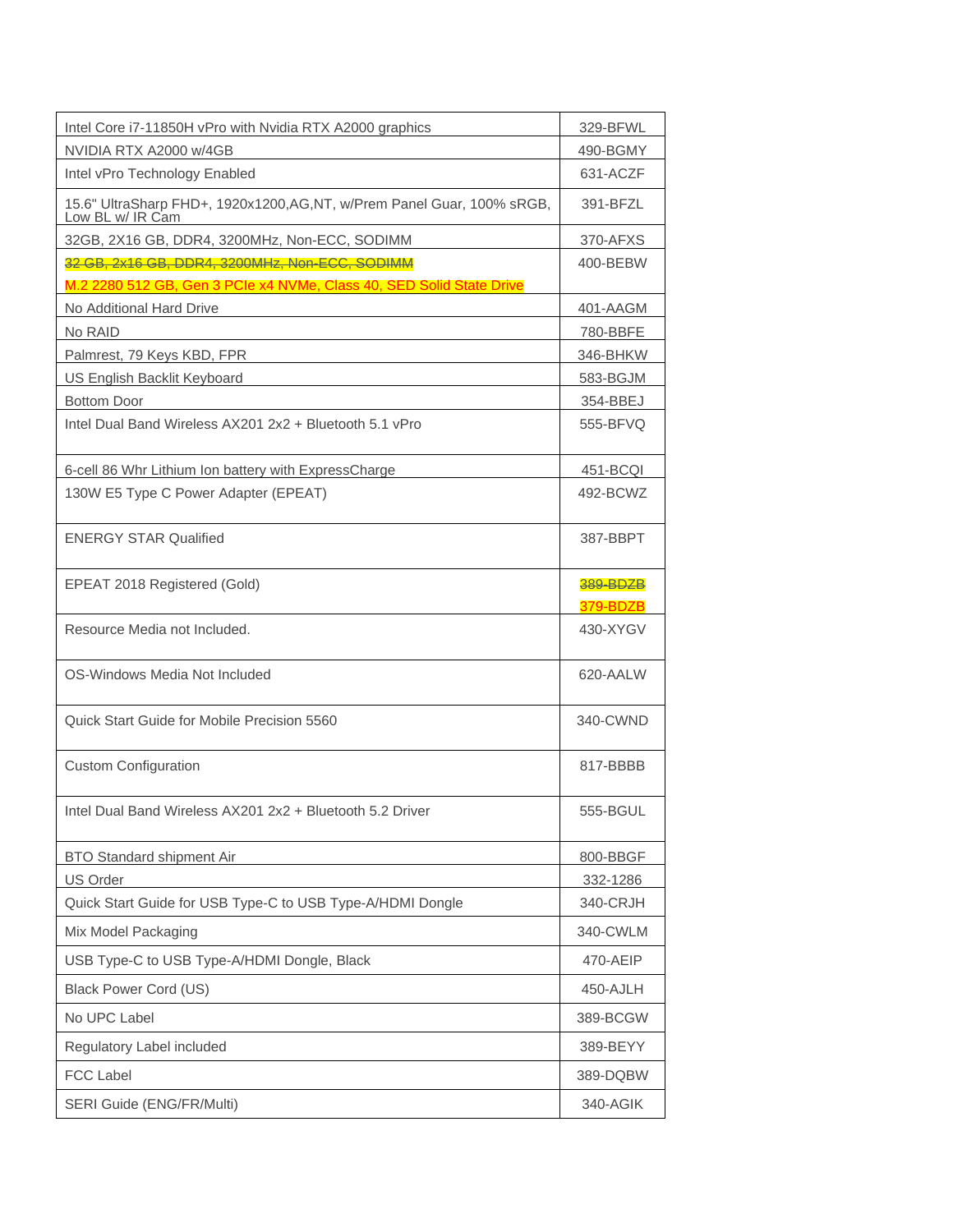| No Mouse                                                                                                             | 570-AADK   |
|----------------------------------------------------------------------------------------------------------------------|------------|
| 11th Gen Intel Core i7 vPro label                                                                                    | 340-CTSW   |
| No Anti-Virus Software                                                                                               | 650-AAAM   |
| SupportAssist                                                                                                        | 525-BBCL   |
| Dell(TM) Digital Delivery Cirrus Client                                                                              | 640-BBLW   |
| <b>Dell Optimizer for Precision</b>                                                                                  | 640-BBSC   |
| Dell Client System Update (Updates latest Dell Recommended BIOS, Drivers,<br>Firmware and Apps)                      | 658-BBMR   |
| Waves Maxx Audio                                                                                                     | 658-BBRB   |
| Dell Power Manager                                                                                                   | 658-BDVK   |
| Dell Support Assist OS Recovery Tool                                                                                 | 658-BEOK   |
|                                                                                                                      |            |
| <b>WARRANTIES / SERVICES</b>                                                                                         | <b>SKU</b> |
| Dell Limited Hardware Warranty Plus Service                                                                          | 804-9773   |
| ProSupport Plus: Accidental Damage Service, 5 Years                                                                  | 804-9842   |
| ProSupport Plus: Keep Your Hard Drive, 5 Years                                                                       | 804-9843   |
| ProSupport Plus: 7x24 Technical Support, 5 Years                                                                     | 804-9844   |
| ProSupport Plus: Next Business Day Onsite, 5 Years                                                                   | 804-9845   |
| Thank you for choosing Dell ProSupport Plus. For tech support, visit www.dell.com/contactdell or call 1-866-516-3115 | 997-8367   |
| Extended Battery Service for Years 2 and 3 of System Life                                                            | 819-9622   |
| CFI, Bios, Notebook, Universal S erial Bus, Legacy, Emulation, Fa ctory Install                                      | 364-1030   |
| CFI Information Swizzle, No Up, Foot, Factory Install                                                                | 364-9118   |
| CFI Routing SKU                                                                                                      | 365-0257   |
| Multiple BIOS Setting Changes Service Fee                                                                            | 366-0130   |
| Image Load - Custom Image, Factory Install                                                                           | 366-0147   |
| CFI, Information, Client only                                                                                        | 371-0941   |
| CFI, Information, Bios, SATA, OPS, AHCI                                                                              | 372-8034   |
| CFI, Information, BIOS, TPM SEC, OFF, Factory Install                                                                | 375-1802   |
| CFI, Information, CSR outing, Elig ible, Factory Install                                                             | 375-3088   |
| CFI, Information, GPTBR, PART, DNR, Factory Install                                                                  | 376-6666   |
| CFI, Information, DYNAMIC, IMAGEA SSIST-SI, Factory Install                                                          | 376-7610   |
| CFI, SW, GPT, Image, GNRC, Domestic, Factory Install                                                                 | 377-3166   |
| CFI, Information, WIN 10 PRO, 64B IT, Original Equipment Mfgr., Factory Install                                      | 378-2291   |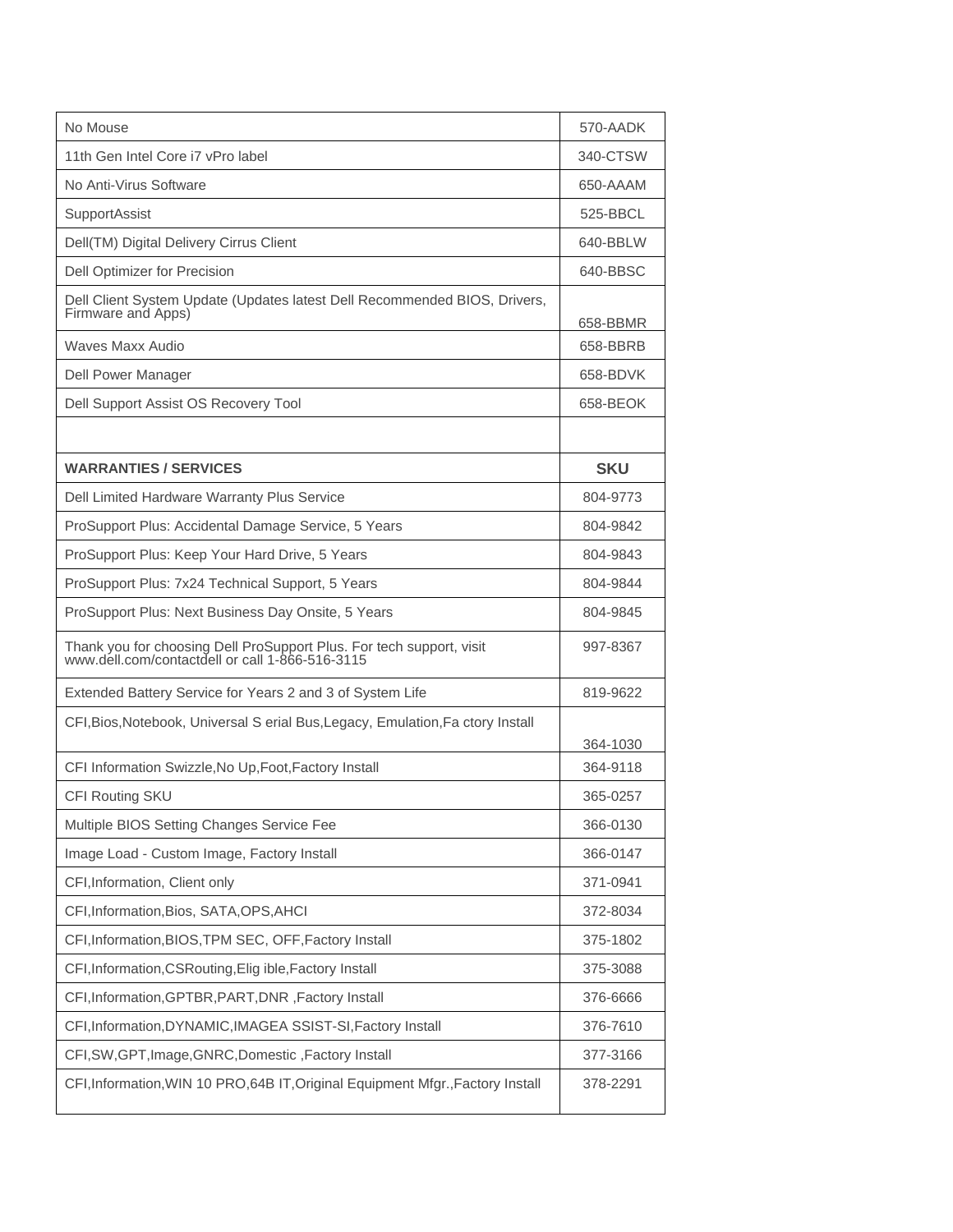| CFI, Information, BIOS, AT OS RCV, TH, Factory Install  | 378-4175 |
|---------------------------------------------------------|----------|
| CFI, Information, IMAGE IS WIN10 64BIT, Factory Install | 378-7743 |
| CFI, Information, BIOS, ABSOLUTE, DI, Factory Install   | 380-7850 |
| CFI, INFO, WIN10, UPDT, 21H1. FACT                      | 382-0973 |

| SI# BWP509 Dell Latitude 7420 Laptops (Quantity - 20 Units)                                         |            |
|-----------------------------------------------------------------------------------------------------|------------|
| <b>DESCRIPTION</b>                                                                                  | <b>SKU</b> |
| Dell Latitude 7420 XCTO                                                                             | 210-AYBC   |
| 11th Generation Intel Core i7-1185G7 (4 Core, 12M cache, base- .0GHz, up to<br>4.8GHz, vPro)        | 379-BEGS   |
| Windows 10 Pro (Includes Windows 11 Pro License) English, French,<br>Spanish                        | 619-AQMP   |
| No Microsoft Office License Included – 30 day Trial Offer Only                                      | 658-BCSB   |
| i7-1185G7 vPro, Intel Iris XE Graphics, 16GB Memory, Laptop                                         | 338-BYER   |
| 16GB, Non-ECC, Integrated                                                                           | 370-AFMH   |
| vPro Manageability                                                                                  | 631-ACTN   |
| 16GB, Non EC, Integrated                                                                            | 370-AFMH   |
| Laptop 14.0" FHD(1920x1080) Anti-glare, Non-Touch, WVA, 250 nits, HD<br>RGB Cam, Mic, WLAN Only, CF | 391-BFRL   |
| Palmrest, No Security, Carbon Fiber, Thunderbolt 4                                                  | 346-BGYV   |
| Single Point keyboard English US with backlit                                                       | 583-BHFD   |
| No Mouse                                                                                            | 570-AADK   |
| Wireless Intel AX201 WLAN Driver                                                                    | 555-BGHO   |
| Intel Wi-Fi 6 AX201 2x2 802.11ax 160MHz + Bluetooth 5.1                                             | 555-BFVZ   |
| No Mobile Broadband Card                                                                            | 556-BBCD   |
| 4 Cell 63Whr ExpressChargeTM Capable Battery                                                        | 451-BCSM   |
| E4 65W Type-C EPEAT Adapter                                                                         | 492-BCXP   |
| No Anti-Virus Software                                                                              | 650-AAAM   |
| OS-Windows Media Not Included                                                                       | 620-AALW   |
| <b>US Power Cord</b>                                                                                | 537-BBBL   |
| Quick Reference Guide for Laptop                                                                    | 340-CUEH   |
| US Order                                                                                            | 332-1286   |
| {APCC:BCC:CCC:DAO:EMEA} No Resource USB INFO MOD                                                    | 430-XXYG   |
| SERI Guide (ENG/FR/Multi)                                                                           | 340-AGIK   |
| <b>Custom Configuration</b>                                                                         | 817-BBBB   |
| SupportAssist                                                                                       | 525-BBCL   |
| Dell(TM) Digital Delivery Cirrus Client                                                             | 640-BBLW   |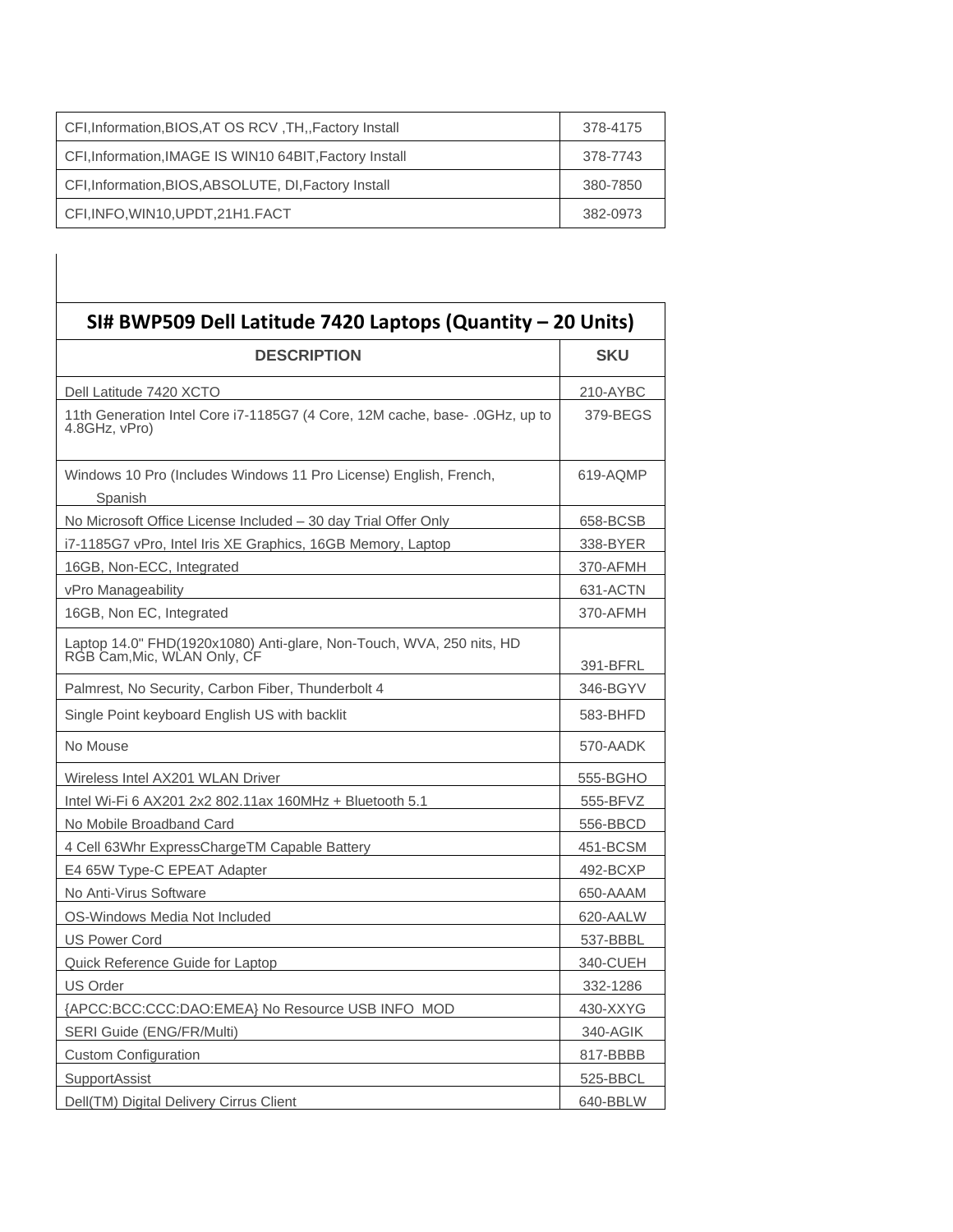| Dell Client System Update (Updates latest Dell Recommended BIOS,<br>Drivers, Firmware and Apps) | 658-BBMR        |
|-------------------------------------------------------------------------------------------------|-----------------|
| <b>Waves Maxx Audio</b>                                                                         | 658-BBRB        |
| Dell Power Manager                                                                              | 658-BDVK        |
| Dell SupportAssist OS Recovery Tool                                                             | 658-BEOK        |
| <b>Dell Optimizer</b>                                                                           | 658-BEQP        |
| Windows PKID Label                                                                              | 658-BFDQ        |
| Mix Model Ship, 65W, Laptop                                                                     | 340-CUSL        |
| 11th Gen Intel Core i7 vPro label                                                               | 340-CTSW        |
| No Mouse                                                                                        | 570-AADK        |
| <b>ENERGY STAR Qualified</b>                                                                    | 387-BBLW        |
| BTO Standard Shipment (VS)                                                                      | 800-BBQK        |
| No UPC Label                                                                                    | 389-BCGW        |
| M.2 256GB PCIe NVMe Class 40 Solid State Drive                                                  | <b>400-BKSN</b> |
| EPEAT 2018 Registered (Gold)                                                                    | 379-BDZB        |
| No AutoPilot                                                                                    | 340-CKSZ        |
| CFI, Bios, Notebook, Universal S erial Bus, Legacy, Emulation, Fa ctory                         | 364-1030        |
| CFI Information Swizzle, No Up, Foot, Factory Install                                           | 364-9118        |
| CFI Routing SKU                                                                                 | 365-0257        |
| Multiple BIOS Setting Changes Service Fee                                                       | 366-0130        |
| Image Load - Custom Image, Fac tory Install                                                     | 366-0147        |
| CFI Information Client only                                                                     | 371-0941        |
| CFI, Information, Bios, SATA, OPS, AHCI                                                         | 372-8034        |
| CFI, Information, BIOS, TPM SEC, OFF, Factory Install                                           | 375-1802        |
| CFI, Information, CSRouting, Elig ible, Factory Install                                         | 375-3088        |
| CFI, Information, GPTBR, PART, DNR, Factory Install                                             | 376-6666        |
| CFI, Information, DYNAMIC, IMAGEA SSIST-SI, Factory Install                                     | 376-7610        |
| CFI, SW, GPT, Image, GNRC, Domestic, Factory Install                                            | 377-3166        |
| CFI, Information, WIN 10 PRO, 64B IT, Original Equipment Mfgr., Fa                              |                 |
|                                                                                                 | 378-2291        |
| CFI, Information, BIOS, AT OS RCV, TH, Factory Install                                          | 378-4175        |
| CFI, Information, IMAGE IS WIN10 64BIT, Factory Install                                         | 378-7743        |
| CFI, Information, BIOS, ABSOLUTE, DI, Factory Install                                           | 380-7850        |
| CFI, INFO, WIN10, UPDT, 21H1. FACT                                                              | 382-0973        |
|                                                                                                 |                 |